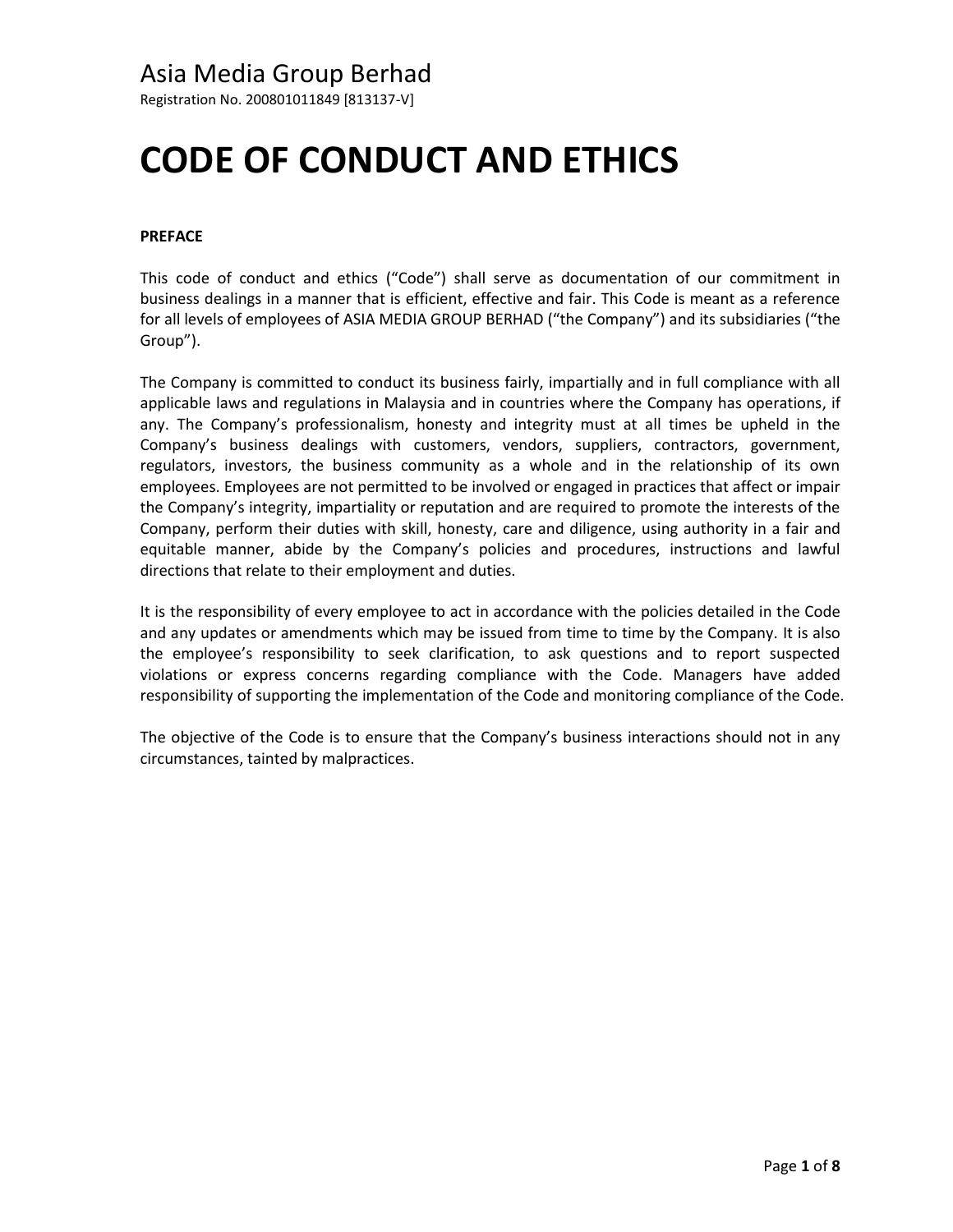# **TABLE OF CONTENTS**

### **1. BUSINESS CONDUCT**

- 1.1 Dealing with External Parties
- 1.2 Money Laundering
- 1.3 Bribery and Corruption
- 1.4 Gifts, Entertainment and Others

#### **2. EMPLOYEE CONDUCT**

- 2.1 Discrimination and Harassment
- 2.2 Fraud, Protection of the Group's Assets, Accounting
- 2.3 Outside Directorship and Other Outside Activities
- 2.4 Conflict of Interest
- 2.5 Confidentiality
- 2.6 Insider Trading
- 2.7 Families and Relative of Employees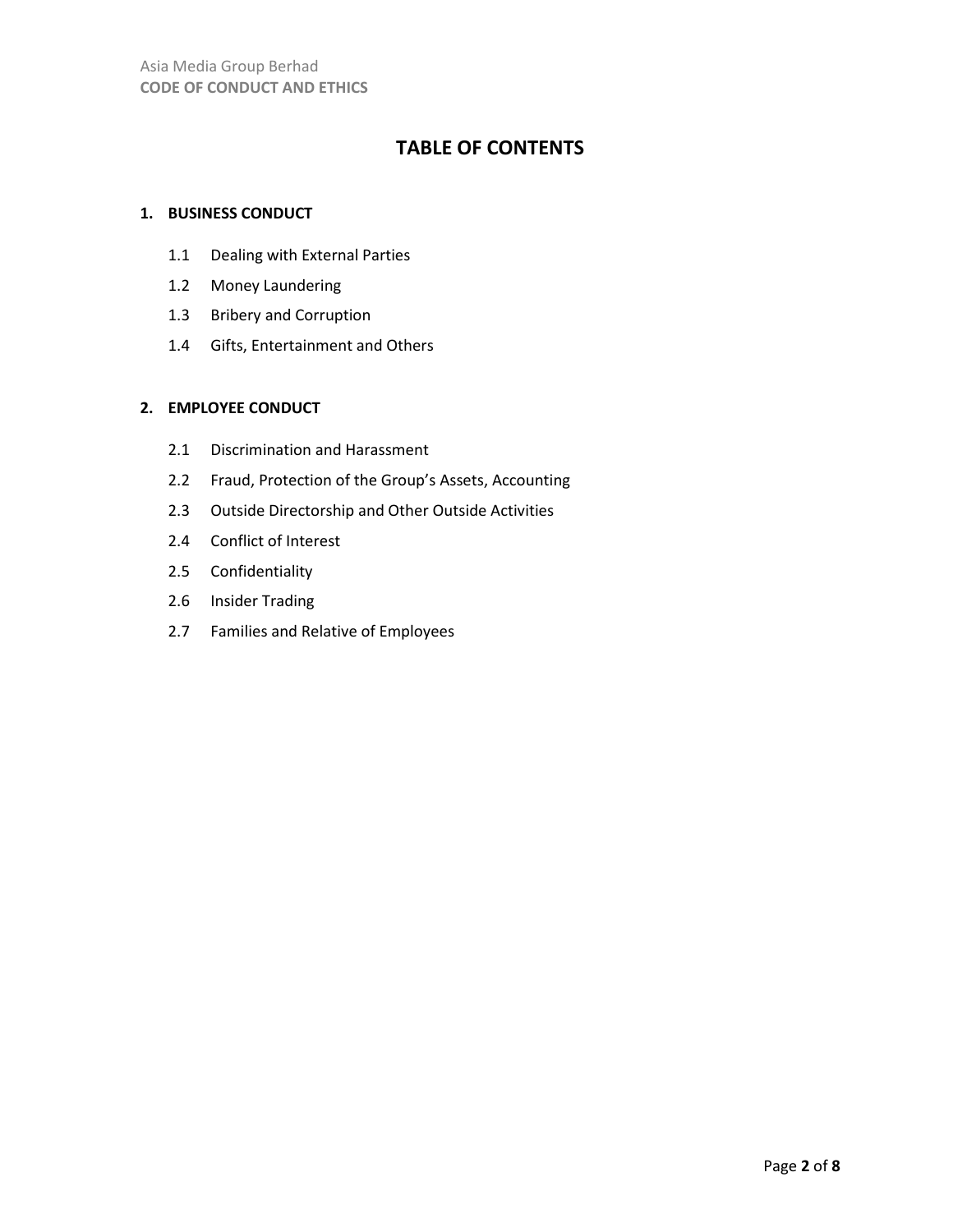#### **1. BUSINESS CONDUCT**

#### **1.1 Dealing with External Parties**

- a. Vendors and Business Partners
	- The Company shall take a collaborative approach in all their partnerships ensuring that employees address the specific needs of the stakeholders, while offering products, services and solutions.
	- The Company shall conduct business with vendors or business partners that share the same ethical commitment as the Company and shall avoid conducting business with vendors or business partners who are likely to harm the Company's reputation.
	- Facts shall be weighed objectively and impartially to decide on vendors or business partners.
	- Employees shall not exert or attempt to exert influence to obtain privilege treatment for any particular vendor. Vendors in competition for contracts with the Company shall at all times be able to have confidence in the integrity of the Company's selection processes.
- b. Governments
	- Employees shall hold themselves up to the highest standards of conduct and aim to proactively engage with the government to improve the social and economic conditions.
	- Employees shall be aware of and adhere to the relevant laws and regulations pertaining to relations between government employees and customers, suppliers and business partners.
	- Employees shall not provide gifts to government employees or those acting on the government's behalf if doing so violates certain local laws and regulations or could be reasonably construed as an action to seek special favour.
- c. Investors, Media, Analysts and Others
	- Any employee approached by investors, prospective investors, media and analysts on confidential information shall refer such requests to the Group Managing Director or Chief Executive Officer ("CEO").
	- Employees shall also refer any request for information on the Company's business from investigators or law enforcement officials to the Group Managing Director or CEO.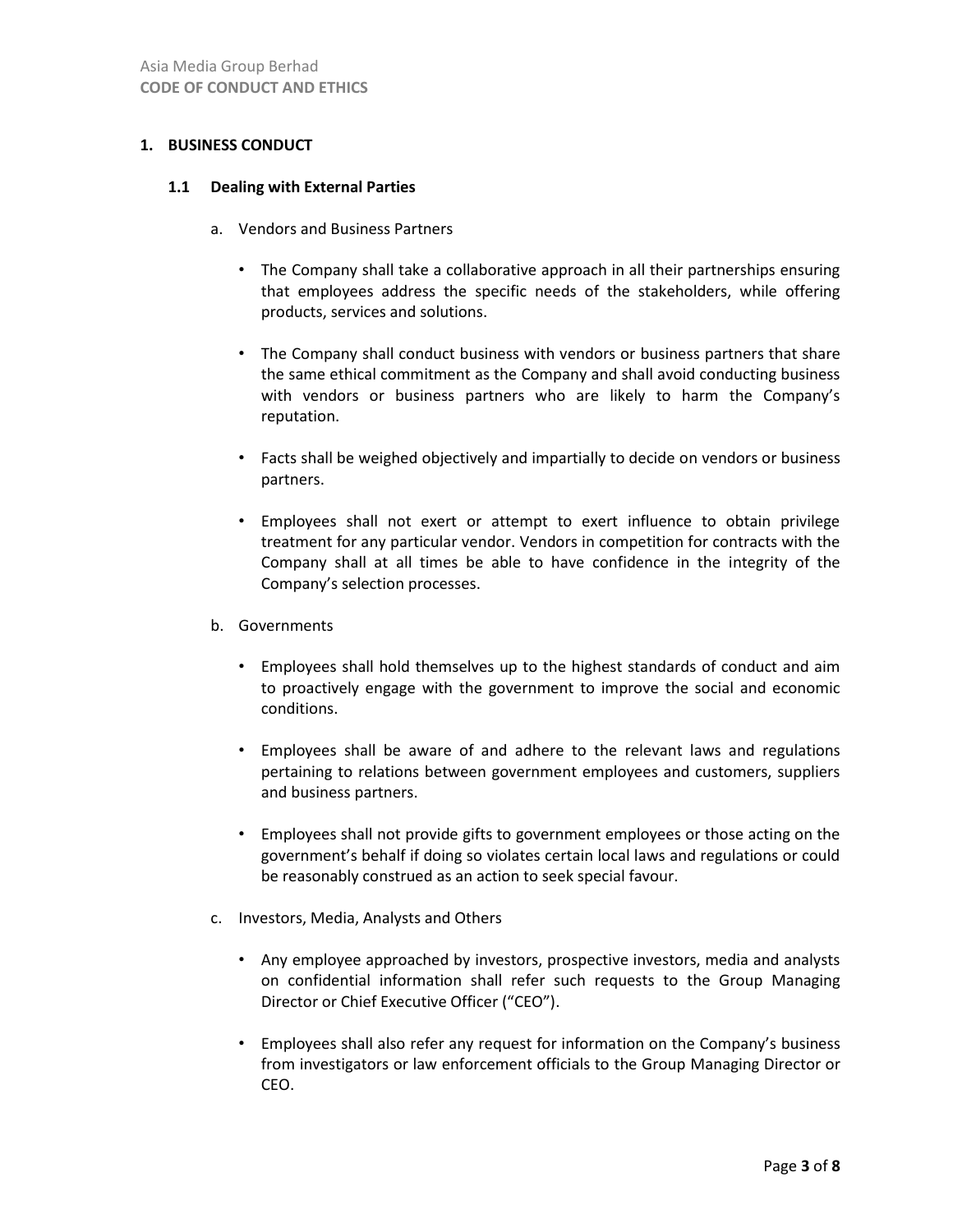- Employees shall not initiate contract with the media and analysis unless it is part of their job responsibilities, and with prior management approval and knowledge. In all instances, employees shall exercise caution in their communication.
- d. Competitors
	- Employees shall compete fairly and ethically within the framework of applicable competition laws.
	- Employees shall exercise caution in all business contracts and contacts with competitors, suppliers and vendors and seek advice from Group Managing Director or CEO if in doubt whether an action violates any competition laws.
	- Employees shall disassociate themselves and the Company from participation in any possible illegal activity with competitors and avoid communicating sensitive or confidential information which includes pricing policy, contract terms, marketing and product plans and any other proprietary information.
	- Employees shall not use improper or illegal means to acquire a competitor's trade secrets or other confidential information. When working with such information, employees shall use it in the proper context and for legitimate purposes such as to evaluate the merits of the products, services and marketing of the Company. Such information shall only be made available to other employees on a need to know basis.

### **1.2 Money Laundering**

- a. Money laundering is the process of concealing the identity of proceeds from unlawful activities to convert "dirty" money to a legitimate source of income or asset. Money laundering is an offence under the Anti-Money Laundering, Anti-Terrorism Financing and Proceeds of Unlawful Activities Act 2001 in Malaysia.
- b. Employees shall be aware of the applicable anti-money laundering laws and shall seek to ensure they are appropriately and adequately informed of developments in the laws relating to this area.
- c. Employees are expected to be mindful of the risk of the Company's business being use for money laundering activities and to raise any suspicious transactions to their immediate superior.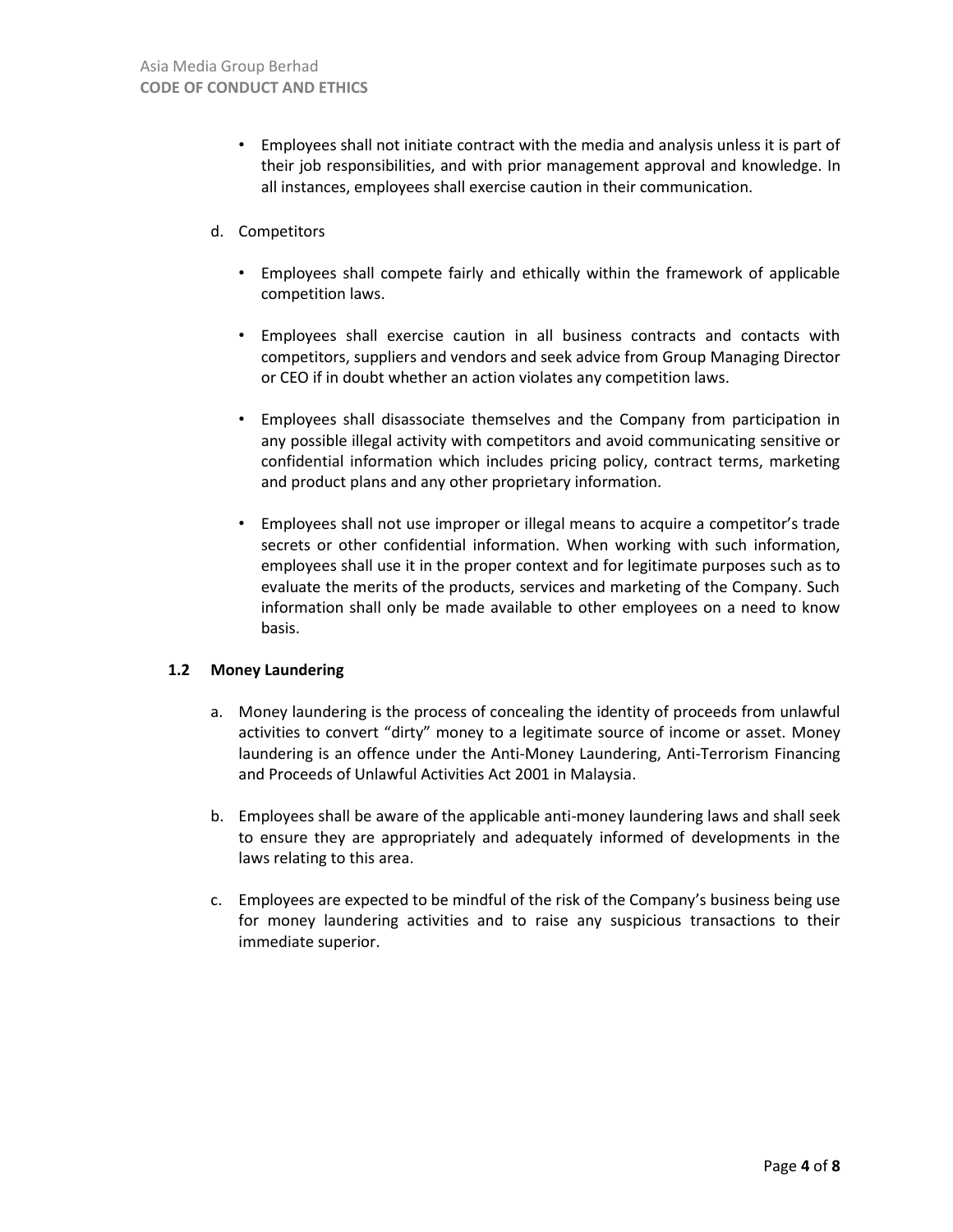# **1.3 Bribery and Corruption**

- a. Employees shall not offer, give, solicit or accept bribes in order to achieve business or personal advantages for themselves or others or engage in any transaction that can be construed as having contravened the anti-corruption laws.
- b. Employees shall be cognisant of the fact that bribes may be in any form, monetary or otherwise including but are not limited to unauthorised remuneration such as referral fee, commission or other similar compensation, material goods, services, gifts, business amenities, premiums or discounts of an inappropriate value or of an unreasonable level or that are not generally offered to others or that are prohibited by law or may reasonably be viewed as having crossed the boundaries of ethical and lawful business practice.
- c. Prior to giving or accepting any business amenity or other gifts (in whatever form or value), employees shall assess the appropriateness of their actions by assessing if the action could influence or could reasonably give the appearance of influencing the business relationship of the Company with that organisation or individual or any business decision arising out of that business relationship.

### **1.4 Gifts, Entertainment and Others**

- a. As a general rule, employees are discouraged from giving or accepting gifts, entertainment and other benefits to or from business partners. Notwithstanding this, the Company recognises that the occasional acceptance or offer of modest gifts and entertainment may be a legitimate contribution to good business relationships.
- b. Generally, all invitations to business luncheons or dinners may be given or accepted by the employees. Employees receiving or giving the gifts, entertainment and other benefits is responsible for assessing whether it is appropriate and within the boundaries set out in this Code. The following rules and guidelines shall be observed:
	- The purpose of the gifts, entertainment and other benefits shall never influence business decision-making processes or cause others to perceive an influence.
	- The situation in which the gifts, entertainment and other benefits is received or given shall not be in connection with contractual negotiations of similar situations.
	- Subject to the above guidelines, where the value of the gifts, entertainment and other benefits received exceeds the monetary threshold of RM500 as determined by Group Human Resources, employees shall declare the gift, entertainment and other benefits received to the Head of Group Human Resources.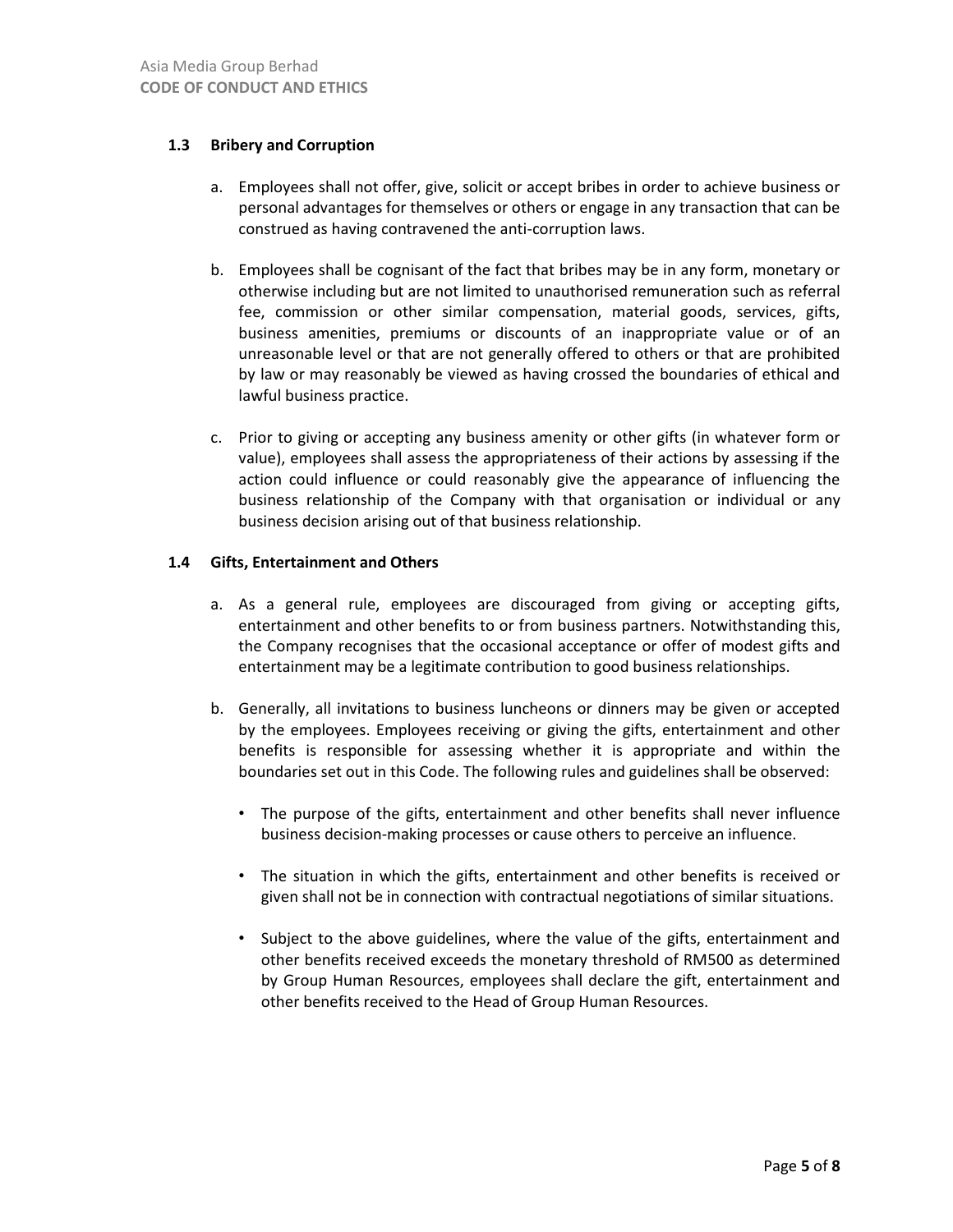### **2. EMPLOYEE CONDUCT**

#### **2.1 Discrimination and Harassment**

- a. Employees shall strive to maintain a healthy, safe and productive work environment which is free from discrimination or harassment based on race, religion, political opinion, membership in political group, gender, sexual orientation, marital status, national origin, disability, age or other factors that are unrelated to the Company's legitimate business interests.
- b. Employees shall avoid any conduct in the workplace that creates, encourages or permits an offensive, intimidating or inappropriate work environment including, but not limited to:
	- Threats or comments that contain discriminatory or harassment elements;
	- Unwelcome sexual advances;
	- Violent behaviour or actions;
	- Misuse or abuse of position of authority;
	- Inappropriate dressing in violation of the dress code or policy of the Company;
	- Possession of weapons of any type; or
	- Use, possession, distribution or sale of illegal drugs, alcohol or any prohibited substance, except for approved medical purposes. The consumption of alcoholic beverages on company premises is only permitted for company-sponsored events and with prior management approval.

#### **2.2 Fraud, Protection of the Group's Assets, Accounting**

- a. Employees must never engage in fraudulent or any other dishonest conduct involving the property or assets or the financial reporting and accounting of the Group or any third party. This may not only entail disciplinary sanctions but also result in criminal charges. The Group's financial records are the basis for managing the Group's business and fulfilling its obligations to various stakeholders. Therefore, any financial record must be accurate and in line with the Group's accounting standards.
- b. Employees shall safeguard and make only proper and efficient use of the Group's property. All employees shall seek to protect the Group's property from loss, damage, misuse, theft, fraud, embezzlement and destruction. These obligations cover both tangible and intangible assets, including trademarks, know-how, confidential or proprietary information and information systems. To the extent permitted under applicable law, the Company reserves the right to monitor and inspect how its assets are used by employees, including inspection of all e-mail, data and files kept on the Group network terminals.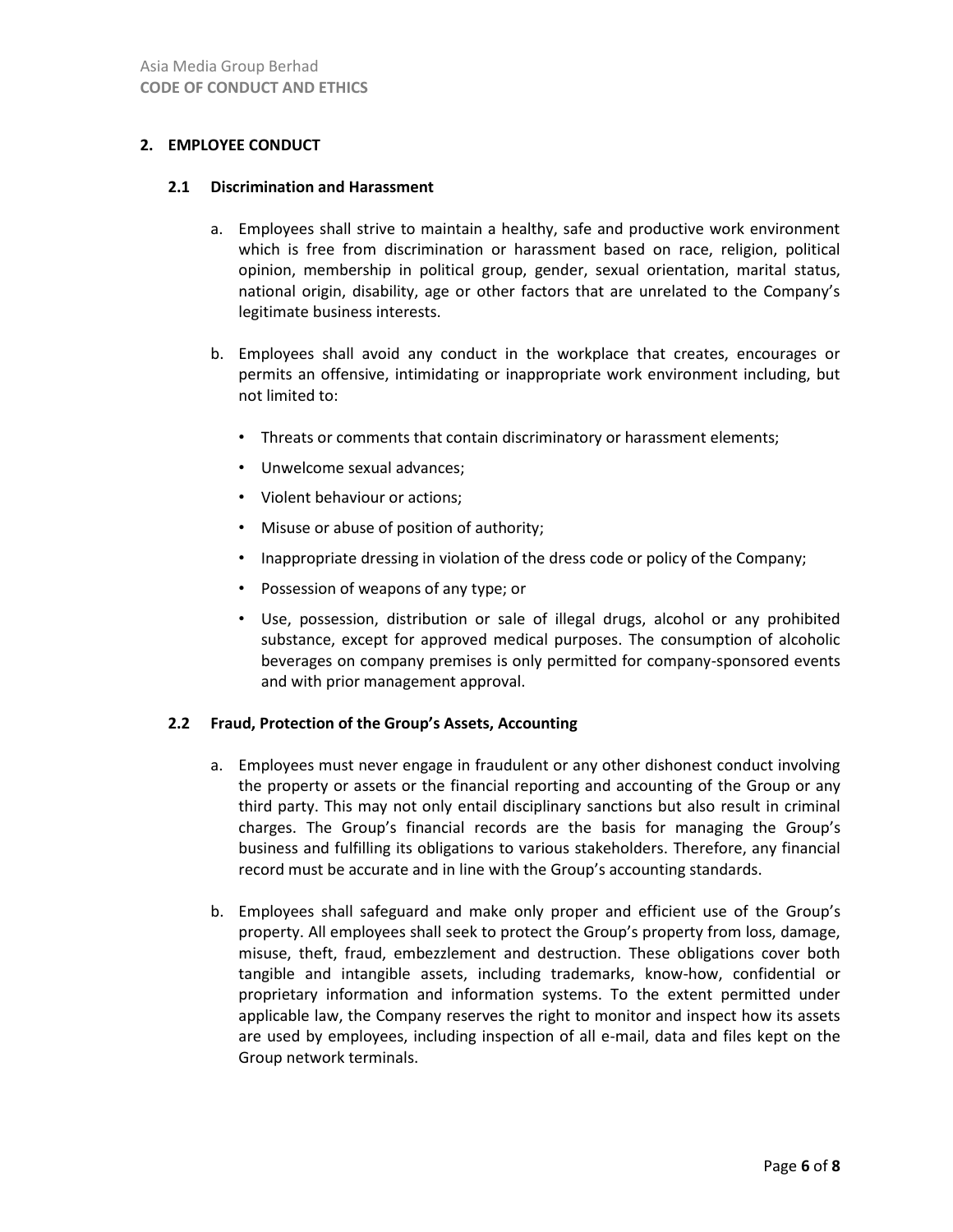# **2.3 Outside Directorship and Other Outside Activities**

- a. Outside of the Group, no activities shall be pursued if such activities will interfere with the employee's responsibilities for the Group, or if they create risks for the Group's reputation or if they in any other way conflict with the interests of the Group. When in doubt about the permissibility of an activity, employees shall consult with the Group Managing Director or CEO.
- b. Authorisation will be withheld if the position or activity is likely to conflict with the Group's interests or the employee's responsibilities. Board memberships on publicly listed companies need prior approval by the CEO and, in the case of members of the Executive Board, approval by the Chairman.
- c. Unless requested by the Company to take up a particular position or activity, employees shall pursue outside activities and positions at their own risk and cost and within their spare time only.

# **2.4 Conflict of Interest**

- a. A Conflict of Interest occurs when personal interests of an employee or the interests of a third party compete with the interests of the Group. In such a situation, it can be difficult for the employee to act fully in the best interests of the Group. Employees shall avoid Conflicts of Interest whenever possible.
- b. If a Conflict of Interest situation has occurred or if an employee faces a situation that may involve or lead to a Conflict of Interest, the employee shall disclose it to his or her Line Manager and/or the HR or the Managing Director or CEO to resolve the situation in a fair and transparent manner.

### **2.5 Confidentiality**

- a. Confidential information consists of any information that is not or not yet public information. It includes trade secrets, business, marketing and service plans, consumer insights, engineering and manufacturing ideas, product recipes, designs, databases, records, salary information and any non-published financial or other data. The Group's continued success depends on the use of its confidential information and its non-disclosure to third parties. Unless required by law or authorised by their management, employees shall not disclose confidential information or allow such disclosure. This obligation continues beyond the termination of employment. Furthermore, employees must use best efforts to avoid unintentional disclosure by applying special care when storing or transmitting confidential information.
- b. The Group respects that third parties have a similar interest in protecting their confidential information. In case that third parties, such as joint venture partners, suppliers or customers, share with the Group confidential information, such information shall be treated with the same care as if it was the Group's confidential